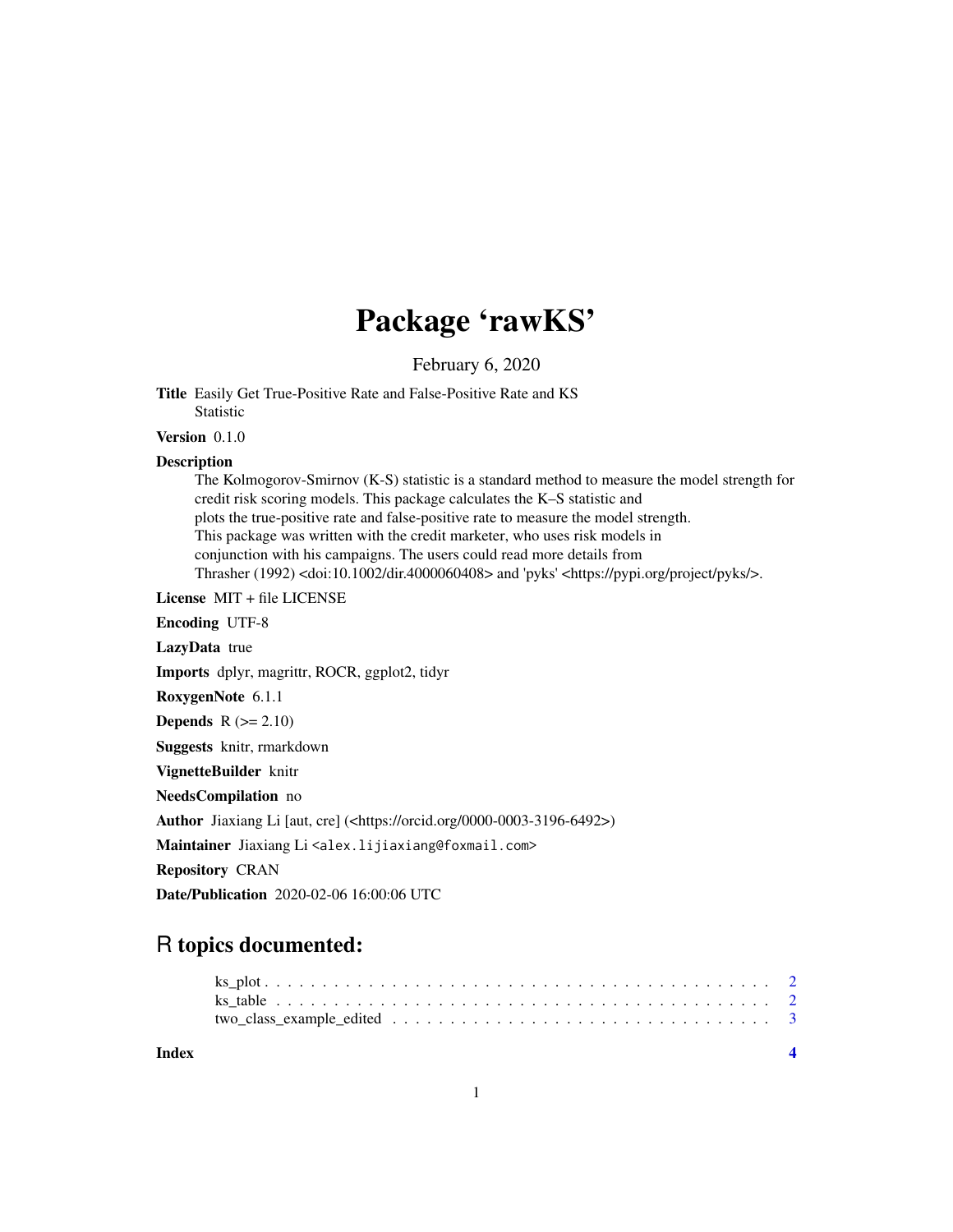<span id="page-1-0"></span>

#### Description

Plot KS chart

# Usage

ks\_plot(df)

# Arguments

df data.frame created by ks\_table

#### Value

The 'ggplot2' object

#### Examples

```
data("two_class_example_edited")
max(ks_table(two_class_example_edited$yhat, two_class_example_edited$y)$ks)
ks_table(two_class_example_edited$yhat, two_class_example_edited$y) %>%
  ks_plot()
```
#### ks\_table *Get KS statistics*

#### Description

Output a data. frame with inputs (y, yhat) and tpr, fpr and ks.

#### Usage

```
ks_table(yhat, y)
```
#### Arguments

| yhat | numeric the value predicted by your model. |
|------|--------------------------------------------|
|      | numeric the target values.                 |

#### Value

The data frame containing tpr, fpr and ks.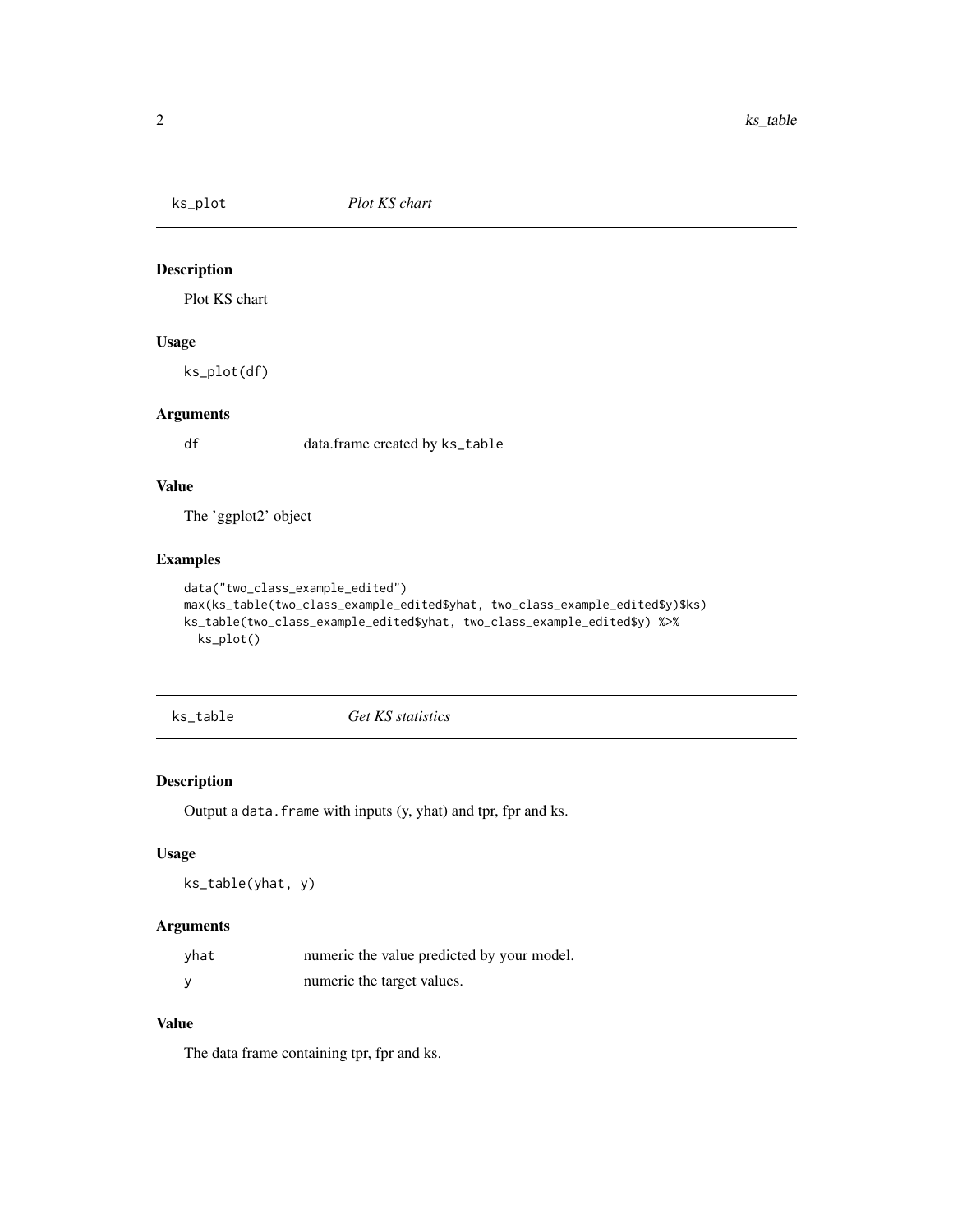# <span id="page-2-0"></span>Examples

```
data("two_class_example_edited")
max(ks_table(two_class_example_edited$yhat, two_class_example_edited$y)$ks)
```
two\_class\_example\_edited

*A sample with the target and predictions*

#### Description

A dataset containing two columns, yhat and y as the inputs for the function ks\_table.

#### Usage

two\_class\_example\_edited

# Format

A data frame with 500 rows and 2 variables:

yhat predictions

y target

#### Source

package yardstick::two\_class\_example